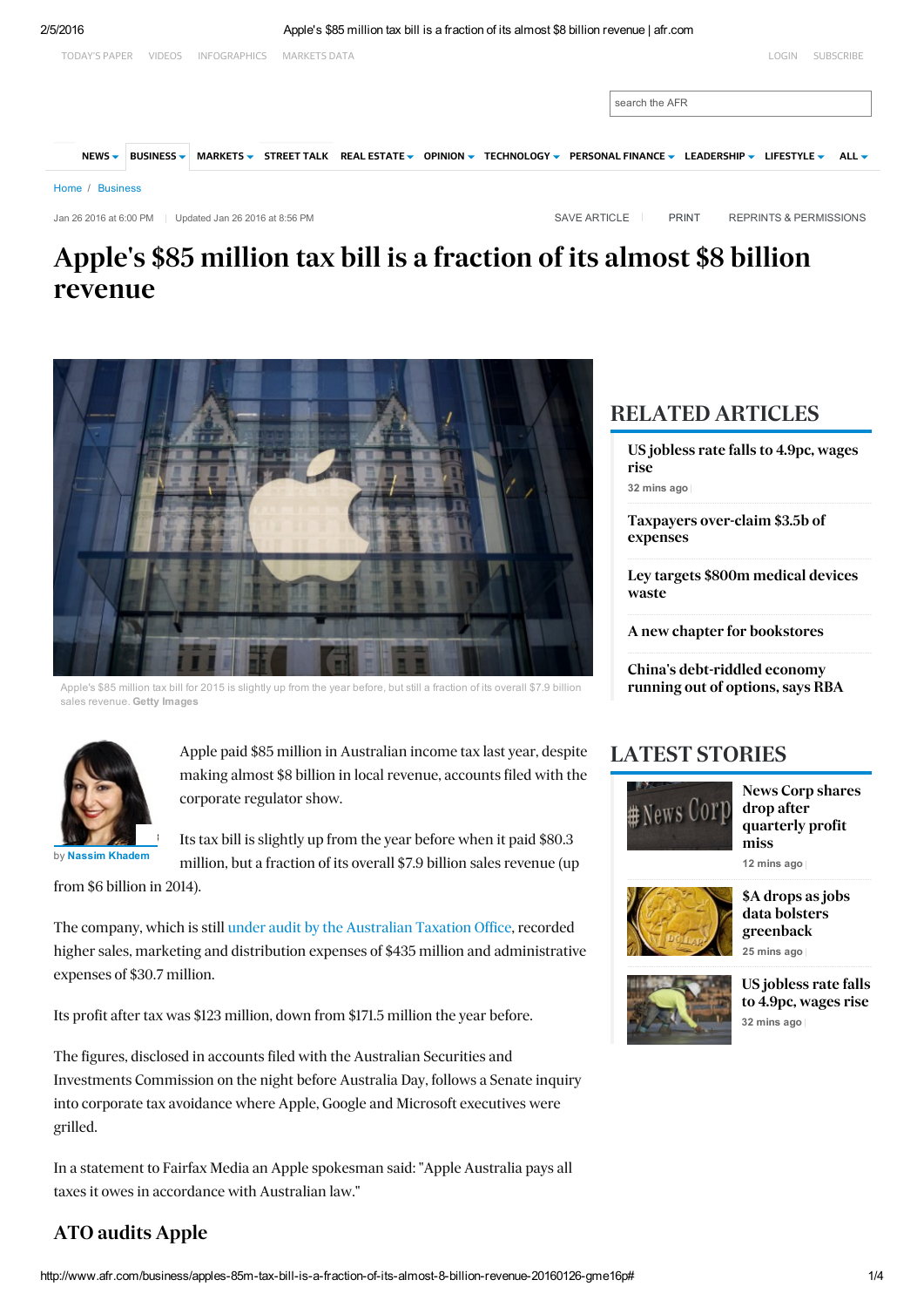Apple, which now has a market capitalisation worth [roughly](http://www.smh.com.au/business/the-economy/apples-revenue-bite-could-soon-be-bigger-than-australia-20150428-1muxuw.html) \$980 billion, releases its global accounts on Wednesday morning.

The Australian income tax figure could be subject to change following the outcome of audits with tax authorities, the company said in the accounts.

"The Australian Taxation Office is currently auditing the company's tax position for 2012," it said. "As at the date of this report, the outcome of the tax audit cannot be predicted with certainty and reliably estimated, no adjustments have been recognised in the financial statements."

Treasurer Scott Morrison told Fairfax Media the government was committed to "shutting down tax avoidance strategies used by multinationals, such as large IT companies, who have exploited gaps and mismatches in the international tax system".

In a bid to stop multinational tax avoidance, the federal government last year passed legislation that boosts the ATO's [anti-avoidance](http://www.smh.com.au/business/the-economy/joe-hockeys-multinational-crackdown-is-bad-tax-law-that-will-spark-global-revenue-wars-say-experts-20150916-gjnsds.html) powers. Labor had voted against it because the Coalition at the same time watered down adjoining tax [transparency](http://www.smh.com.au/federal-politics/political-news/labor-hits-out-as-scott-morrison-lauds-corporate-tax-avoidance-deal-with-greens-20151203-gletuc.html) laws when it put forward the legislation.

"It is now harder than ever for companies to shift profit offshore by mispricing their dealings with foreign related entities," Mr Morrison said.

Last year a number of companies began [negotiating](http://www.smh.com.au/business/the-economy/tax-commissioner-chris-jordan-says-tougher-laws-forcing-multinationals-to-play-ball-20151118-gl1twv.html) with the ATO as a result of the threat of the laws, which took hold on January 1.

"The ATO has stated that additional revenue from this measure alone shall be in the hundreds of millions," Mr Morrison said.

Shadow assistant treasurer Andrew Leigh said Australian shoppers had contributed a lot to Apple's global bottom line. "They'll no doubt be asking why Apple is apparently contributing so little to Australia," he said.

"The more we learn about multinational tax, the more vital it is that Australia has stronger laws, more transparency and a well-staffed ATO. And yet the Liberals oppose Labor's multinational tax package, wound back [transparency,](http://www.smh.com.au/business/blood-letting-at-tax-office-takes-hold-20141229-12f2kc.html) and have cut thousands of jobs from the tax office."

South Australian Senator Nick Xenophon, who was involved in questioning Apple executives during the Senate inquiry, said: "Australians on the average wage could only dream of paying the level of tax Apple is paying".

"I find it hard to believe that this is all they have to pay; I hope that the ATO has a thorough and forensic look at what Apple are doing," he said.

Senator Xenophon called on Apple to be more transparent about its tax affairs and provide detailed general purpose accounts that top listed Australian companies will soon have to provide.

## Apple's double Irish

Apple has been accused of using a "double Irish sandwich with Dutch associations" structure that allows it to route profits through Ireland and significantly reduce tax.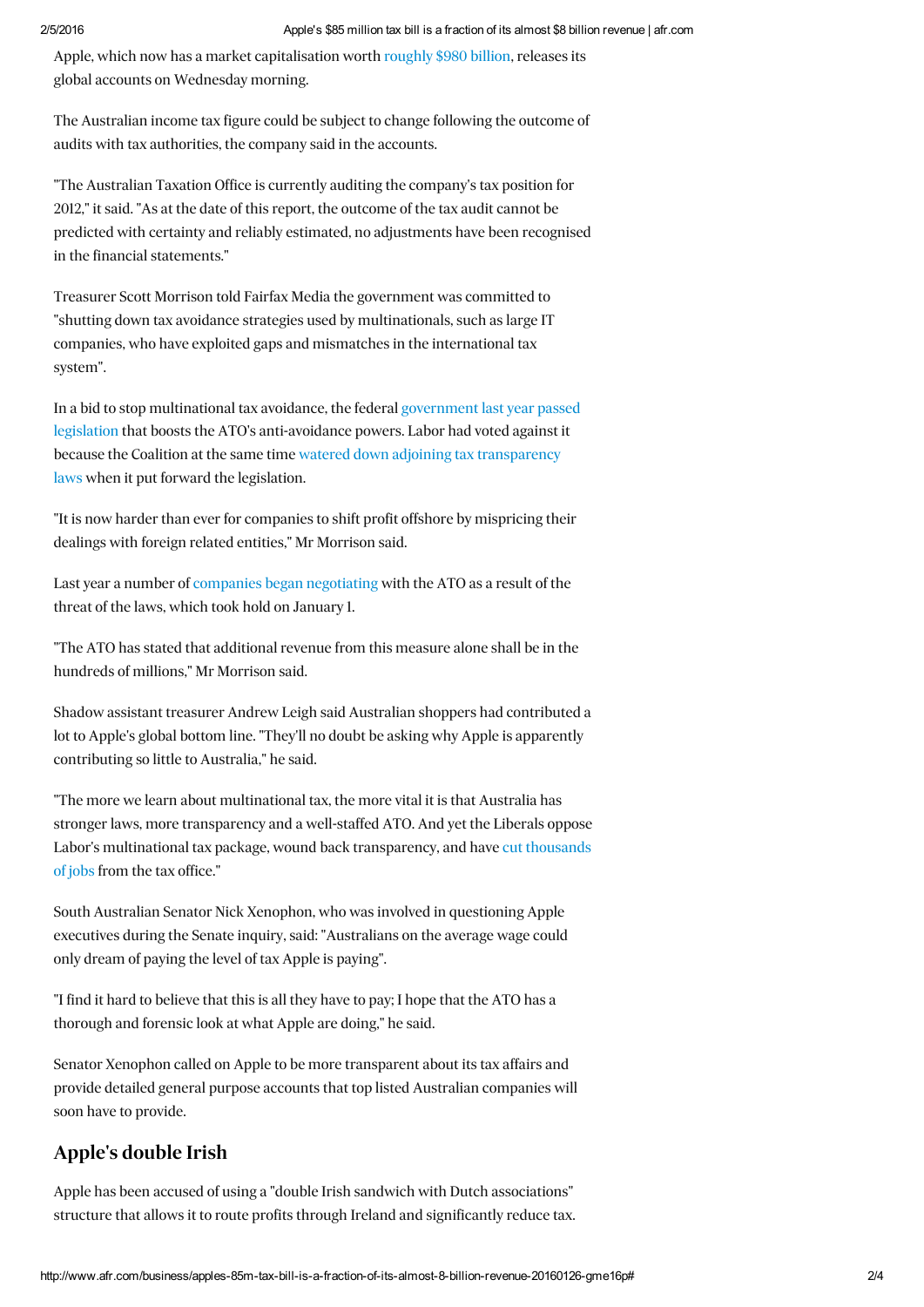Apple's managing director of Australia and New Zealand, Tony King, had told the inquiry that Apple Australia bought products such as iPads and iPhones from overseas operations, and resold them. It then gets taxed on its local profit.

"We purchase our products on an arms length basis from affiliates and declare all of our income in accordance with Australian tax law," Mr King had said.

Tax Commissioner Chris Jordan took issue with the [testimony](http://www.smh.com.au/business/ato-chief-chris-jordan-fires-back-at-multinationals-on-their-evidence-to-corporate-tax-inquiry-20150421-1mqd4q.html) and told the inquiry that the ATO was challenging, via an audit, whether Apple was paying an appropriate "arms length price" for its products.

Mr Jordan pointed out a media report in The [Australian](http://www.afr.com/news/politics/national/how-ireland-got-apples-9bn-profit-20140305-j7cxm) Financial Review that had suggested that Apple had an effective rate of 1.9 per cent on US\$36 billion (\$51 billion) in international earnings in 2012.

## Apple's revenue to shrink?

Credit Suisse expects Apple's total [revenue](http://www.smh.com.au/business/comment-and-analysis/apple-earnings-have-iphone-sales-peaked-20160125-gmddrl) in 2016 to shrink compared to last year, which would be the first time that has happened since 2001.

Apple's results come after Google, now part of [Alphabet,](http://www.smh.com.au/business/world-business/google-to-pay-back-taxes-in-uk-reports-20160122-gmcgzh.html) last week agreed to pay £130 million (\$264 million) in back taxes in Britain, and higher taxes in the future.

A multi-year audit by Her Majesty's Revenue and Customs (HMRC) examined whether Google avoided tax for more than a decade by allocating profits to Ireland, where its European operations are based.

Australian companies have been more frequently going to the ATO asking for Advanced Pricing Agreements (APAs) – an agreement between the agency and the company about future taxes they are expected to pay and based on what terms.

But in its [submission](http://www.smh.com.au/business/we-pay-our-fair-share-of-tax-and-create-jobs-say-google-and-apple-20150204-136ihv.html) to the Senate inquiry Apple revealed that the ATO had not renewed Apple's APA, despite it being one of the first companies to enter into such an agreement with the agency in the early 1990s.

Apple said in the submission the company still continued "to have an open relationship with the ATO and continues to comply fully with its Australian tax obligations."

*SMH*

## RECOMMENDED



[Prostate](http://www.afr.com/lifestyle/health/mens-health/relief-as-prostate-testing-consensus-reached-20160119-gm8t1d) cancer testing - the news men have been waiting for



WA iron ore mine faces [collapse](http://www.afr.com/business/mining/iron-ore/gindalbie-metals-wa-iron-ore-mine-karara-faces-collapse-20160108-gm1wd6)



Coles and Woolworths move toward [prepackaged](http://www.afr.com/business/retail/coles-and-woolworths-move-toward-prepackaged-meat-and-butcher-their-service-20160128-gmfyia) meat and butcher their service